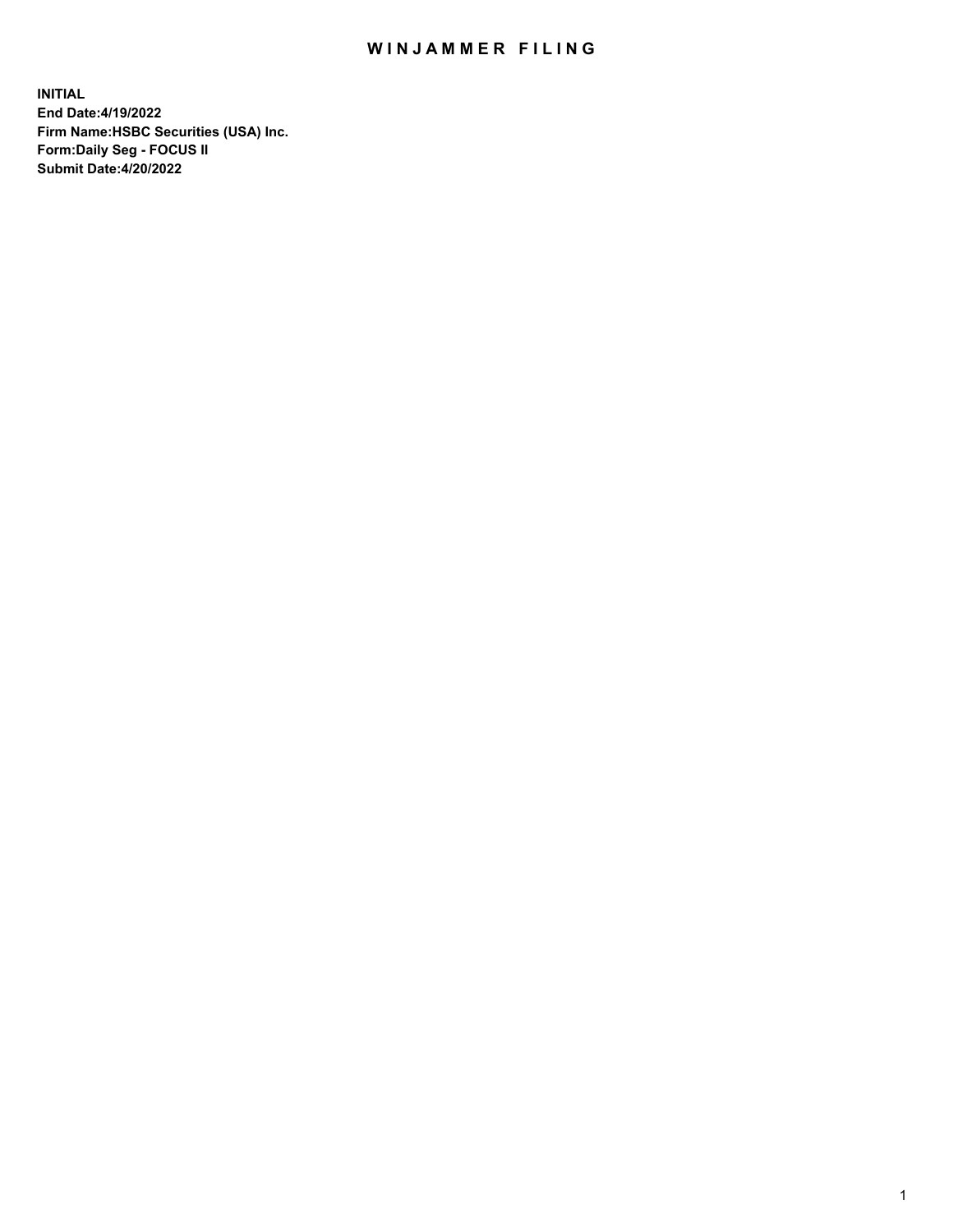**INITIAL End Date:4/19/2022 Firm Name:HSBC Securities (USA) Inc. Form:Daily Seg - FOCUS II Submit Date:4/20/2022 Daily Segregation - Cover Page**

| Name of Company                                                                                                                                                                                                                                                                                                                | <b>HSBC Securities (USA) Inc.</b>                          |
|--------------------------------------------------------------------------------------------------------------------------------------------------------------------------------------------------------------------------------------------------------------------------------------------------------------------------------|------------------------------------------------------------|
| <b>Contact Name</b>                                                                                                                                                                                                                                                                                                            | <b>Michael Vacca</b>                                       |
| <b>Contact Phone Number</b>                                                                                                                                                                                                                                                                                                    | 212-525-7951                                               |
| <b>Contact Email Address</b>                                                                                                                                                                                                                                                                                                   | michael.vacca@us.hsbc.com                                  |
| FCM's Customer Segregated Funds Residual Interest Target (choose one):<br>a. Minimum dollar amount: ; or<br>b. Minimum percentage of customer segregated funds required:%; or<br>c. Dollar amount range between: and; or<br>d. Percentage range of customer segregated funds required between: % and %.                        | 132,000,000<br><u>0</u><br>00<br>0 <sub>0</sub>            |
| FCM's Customer Secured Amount Funds Residual Interest Target (choose one):<br>a. Minimum dollar amount: ; or<br>b. Minimum percentage of customer secured funds required:%; or<br>c. Dollar amount range between: and; or<br>d. Percentage range of customer secured funds required between: % and %.                          | 15,000,000<br><u>0</u><br>0 <sub>0</sub><br>0 <sub>0</sub> |
| FCM's Cleared Swaps Customer Collateral Residual Interest Target (choose one):<br>a. Minimum dollar amount: ; or<br>b. Minimum percentage of cleared swaps customer collateral required:% ; or<br>c. Dollar amount range between: and; or<br>d. Percentage range of cleared swaps customer collateral required between:% and%. | 83,000,000<br><u>0</u><br><u>00</u><br>00                  |

Attach supporting documents CH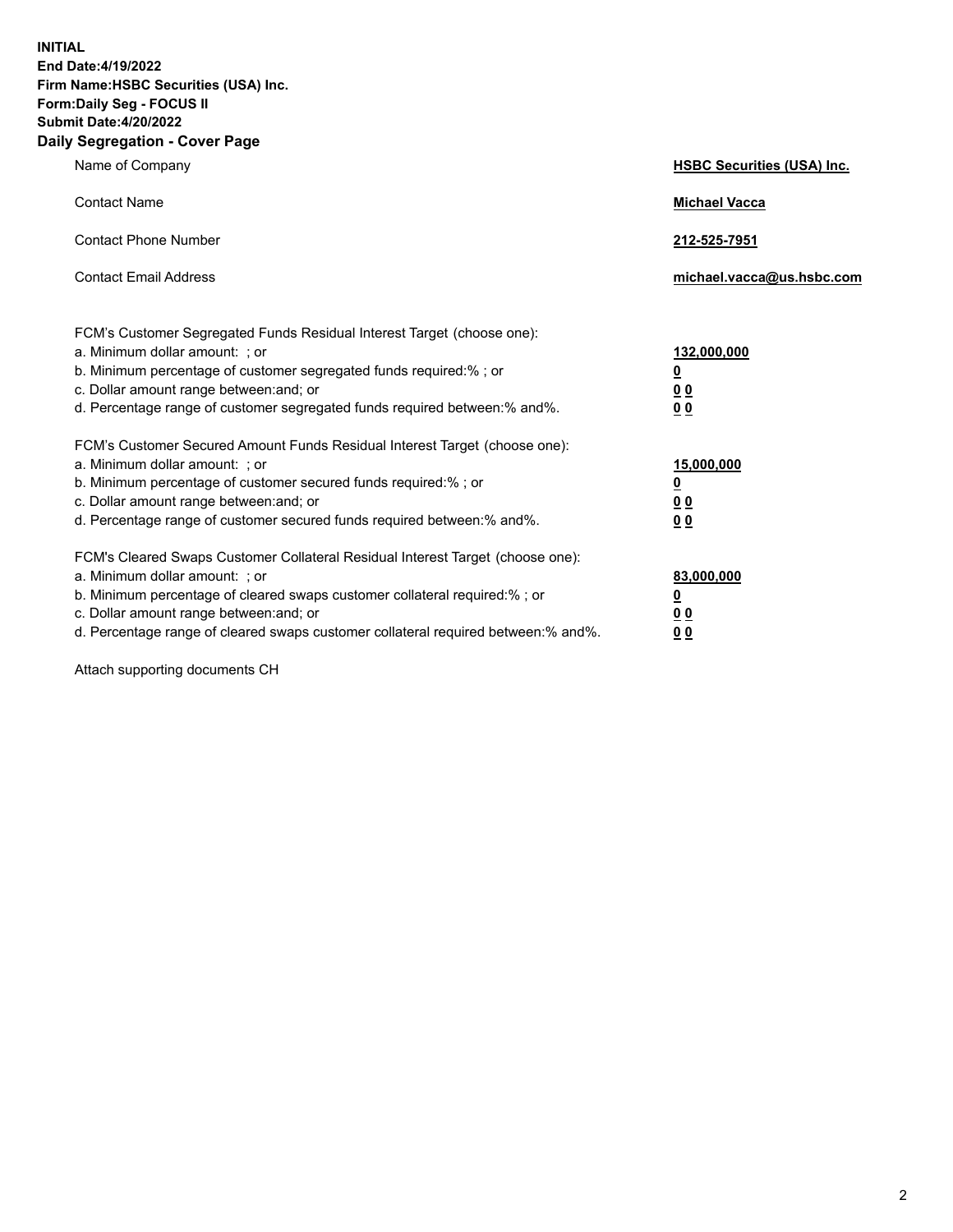**INITIAL End Date:4/19/2022 Firm Name:HSBC Securities (USA) Inc. Form:Daily Seg - FOCUS II Submit Date:4/20/2022 Daily Segregation - Secured Amounts** Foreign Futures and Foreign Options Secured Amounts Amount required to be set aside pursuant to law, rule or regulation of a foreign government or a rule of a self-regulatory organization authorized thereunder **0** [7305] 1. Net ledger balance - Foreign Futures and Foreign Option Trading - All Customers A. Cash **99,681,982** [7315] B. Securities (at market) **38,985,119** [7317] 2. Net unrealized profit (loss) in open futures contracts traded on a foreign board of trade **22,461,729** [7325] 3. Exchange traded options a. Market value of open option contracts purchased on a foreign board of trade **0** [7335] b. Market value of open contracts granted (sold) on a foreign board of trade **0** [7337] 4. Net equity (deficit) (add lines 1. 2. and 3.) **161,128,830** [7345] 5. Account liquidating to a deficit and account with a debit balances - gross amount **211,038** [7351] Less: amount offset by customer owned securities **-167,514** [7352] **43,524** [7354] 6. Amount required to be set aside as the secured amount - Net Liquidating Equity Method (add lines 4 and 5) **161,172,354** [7355] 7. Greater of amount required to be set aside pursuant to foreign jurisdiction (above) or line 6. **161,172,354** [7360] FUNDS DEPOSITED IN SEPARATE REGULATION 30.7 ACCOUNTS 1. Cash in banks A. Banks located in the United States **17,890,537** [7500] B. Other banks qualified under Regulation 30.7 **0** [7520] **17,890,537** [7530] 2. Securities A. In safekeeping with banks located in the United States **38,985,119** [7540] B. In safekeeping with other banks qualified under Regulation 30.7 **0** [7560] **38,985,119** [7570] 3. Equities with registered futures commission merchants A. Cash **0** [7580] B. Securities **0** [7590] C. Unrealized gain (loss) on open futures contracts **0** [7600] D. Value of long option contracts **0** [7610] E. Value of short option contracts **0** [7615] **0** [7620] 4. Amounts held by clearing organizations of foreign boards of trade A. Cash **0** [7640] B. Securities **0** [7650] C. Amount due to (from) clearing organization - daily variation **0** [7660] D. Value of long option contracts **0** [7670] E. Value of short option contracts **0** [7675] **0** [7680] 5. Amounts held by members of foreign boards of trade A. Cash **131,574,568** [7700] B. Securities **0** [7710] C. Unrealized gain (loss) on open futures contracts **22,461,729** [7720] D. Value of long option contracts **0** [7730] E. Value of short option contracts **0** [7735] **154,036,297** [7740] 6. Amounts with other depositories designated by a foreign board of trade **0** [7760] 7. Segregated funds on hand **0** [7765] 8. Total funds in separate section 30.7 accounts **210,911,953** [7770] 9. Excess (deficiency) Set Aside for Secured Amount (subtract line 7 Secured Statement Page 1 from Line 8) **49,739,599** [7380] 10. Management Target Amount for Excess funds in separate section 30.7 accounts **15,000,000** [7780]

11. Excess (deficiency) funds in separate 30.7 accounts over (under) Management Target **34,739,599** [7785]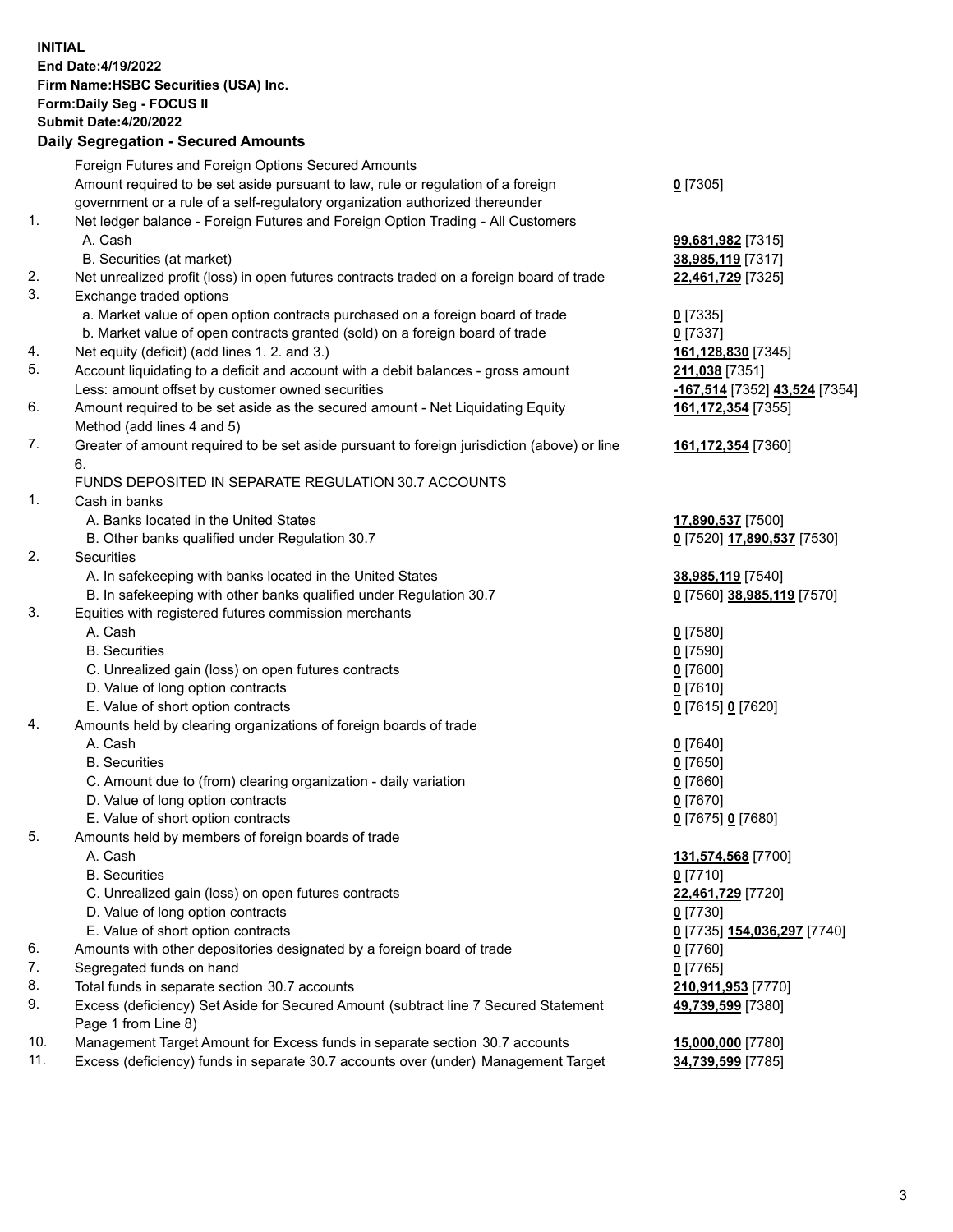**INITIAL End Date:4/19/2022 Firm Name:HSBC Securities (USA) Inc. Form:Daily Seg - FOCUS II Submit Date:4/20/2022 Daily Segregation - Segregation Statement** SEGREGATION REQUIREMENTS(Section 4d(2) of the CEAct) 1. Net ledger balance A. Cash **3,307,722,812** [7010] B. Securities (at market) **1,159,731,173** [7020] 2. Net unrealized profit (loss) in open futures contracts traded on a contract market **-636,101,455** [7030] 3. Exchange traded options A. Add market value of open option contracts purchased on a contract market **4,809,882,942** [7032] B. Deduct market value of open option contracts granted (sold) on a contract market **-983,788,904** [7033] 4. Net equity (deficit) (add lines 1, 2 and 3) **7,657,446,568** [7040] 5. Accounts liquidating to a deficit and accounts with debit balances - gross amount **81,047,225** [7045] Less: amount offset by customer securities **-81,045,778** [7047] **1,447** [7050] 6. Amount required to be segregated (add lines 4 and 5) **7,657,448,015** [7060] FUNDS IN SEGREGATED ACCOUNTS 7. Deposited in segregated funds bank accounts A. Cash **9,372,416** [7070] B. Securities representing investments of customers' funds (at market) **0** [7080] C. Securities held for particular customers or option customers in lieu of cash (at market) **260,729,584** [7090] 8. Margins on deposit with derivatives clearing organizations of contract markets A. Cash **2,587,050,956** [7100] B. Securities representing investments of customers' funds (at market) **174,286,541** [7110] C. Securities held for particular customers or option customers in lieu of cash (at market) **822,763,242** [7120] 9. Net settlement from (to) derivatives clearing organizations of contract markets **44,823,225** [7130] 10. Exchange traded options A. Value of open long option contracts **4,809,882,942** [7132] B. Value of open short option contracts **-983,788,904** [7133] 11. Net equities with other FCMs A. Net liquidating equity **139,387** [7140] B. Securities representing investments of customers' funds (at market) **0** [7160] C. Securities held for particular customers or option customers in lieu of cash (at market) **22,589,844** [7170] 12. Segregated funds on hand **53,648,503** [7150] 13. Total amount in segregation (add lines 7 through 12) **7,801,497,736** [7180] 14. Excess (deficiency) funds in segregation (subtract line 6 from line 13) **144,049,721** [7190] 15. Management Target Amount for Excess funds in segregation **132,000,000** [7194] 16. Excess (deficiency) funds in segregation over (under) Management Target Amount **12,049,721** [7198]

Excess